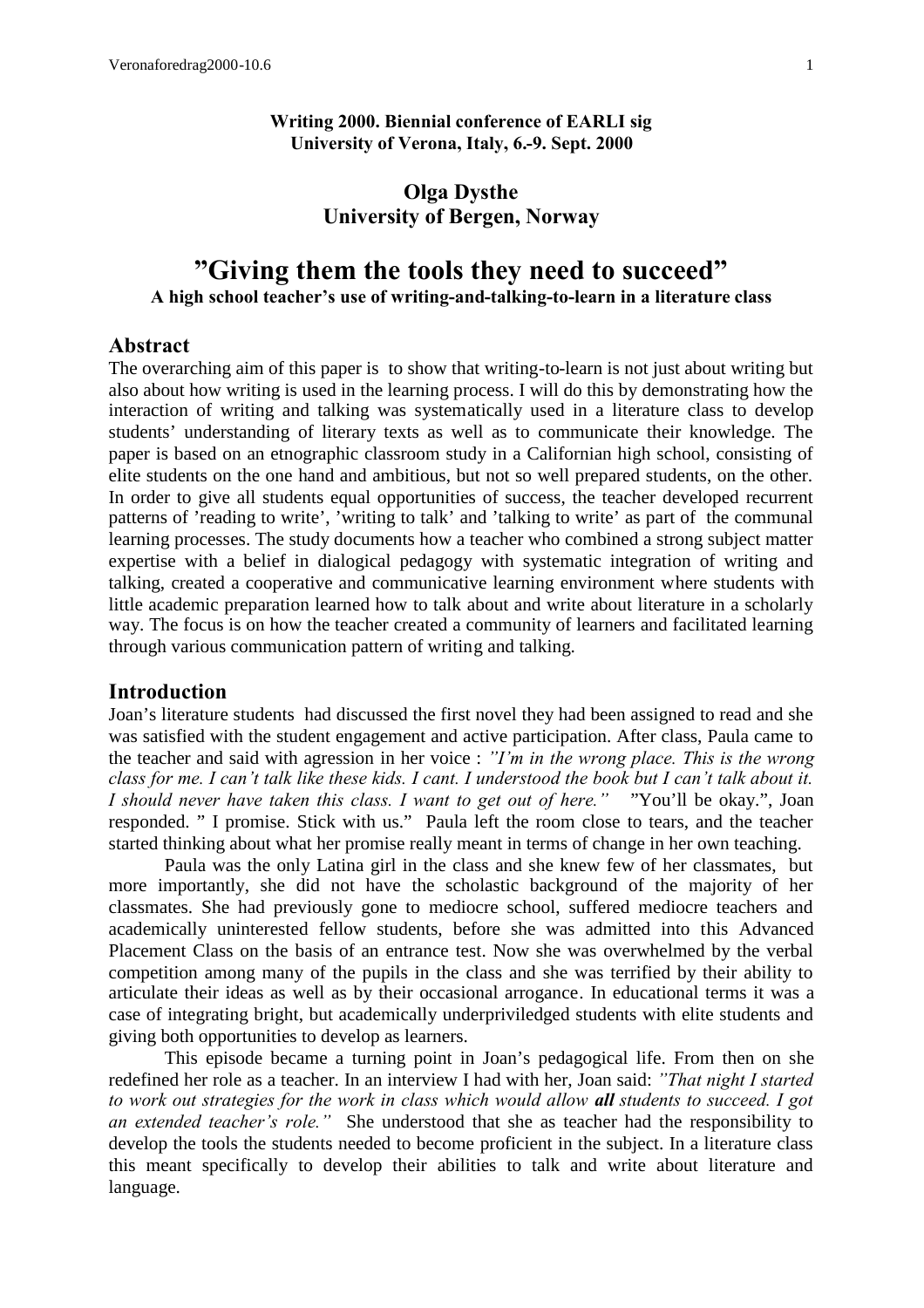Joan's classroom was one of three which I observed over 5 months at Greyville High School, California, and she was still in the process of trying out the practical implications of this fundamental insight when I observed her implement this by creating a climate of cooperation and establishing communictive patterns as vehicles for the development of literary understanding. . The biggest challenge were the quiet pupils who lacked self confidence.

## **Method**

The case study is one of a series of etnographic studies of classrooms in the USA and Norway. My initial purpose was to investigate how teachers in different subjects used writingto- learn, but gradually I realized that *the key issue was not writing alone, but the interaction of writing and talking.* Extensive non-participant observations, tape recordings of interviews and document analysis were the main methods of data collection. The material was analyzed using standard methods of establishing categories through iterative readings and interpretations checked through participants' reading of drafts. While three others of the case studies were published in a Norwegian book, titled *The Multivoiced Classroom,* this case study has not been published before, even though what I learned in Joan's class was pivotal to my findings. The reason was that I decided to consentrate my first study on subjects which were traditionally oral and where the use of writing-to-learn was a foreign concpet.

## **Theoretical framework**

The study is inspired by Mikhail Bakhtin's ideas about the essential dialogicality of human communication and Lev Vygotsky's theories of the close connection between language and thinking (1978). The study employs an extended definition of dialogue, which includes both written and oral texts, which is based on Bakhtin's view of the utterance as either written or oral, as expressed in the much cited essay *Speech Genres.* (Bakhtin 1986)

My understanding and interpretation of what happened in the classrooms I observed, is based on a sociocultural perspective on learning, which has one of its roots in Dewey (1859- 1952) and Mead (1868-1931), another in Vygotsky (1886-1934) and Bakhtin (1895-1975) and has been supplemented by the antropological studies of learning by Jean Lave. Some key tenets of a sociocultural perspective: Firstly, knowledge and understanding are constructed by individuals in social interaction, dialogue and cooperation. Secondly language is seen as the key cultural tool which mediates learning. Thirdly, learning within a specific discipline talkes place in 'a community of practice', which is a wider notion than a discourse society because it also includes trajectories of learning which are dependent on well functioning group processes. Fourthly, because knowledge always is situated, motivation to learn is to a large extent dependent on the learning culture which is created in the particular classroom.

I will here especially focus on Mikhail Bakhtin. Underlying his philosophy of language, culture and communication is an understanding of the centrality of the relationship between I and 'the other'. I only become myself through my dialogue with the other, and I get my sense of myself through my contact with the other". (Bakhtin 1984:311-13) To be means to be for another and through the other for oneself. Dialogue for Bakhtin is a special sort of interaction, an involvement with the other as a necessary condition for understanding, since the 'I ' is dependent on the other (the "nonself-sufficiency of the self"). This basic attitude towards 'the other' is important in building a classroms context for learning, and we see it reflected in Joan's attitude towards her pupils and the way she modelled relational behaviour for her pupils.

More specifically, Bakhtin's view of how meaning and understanding are created through dialogue, provides a theoretical basis for developing what I have called 'a multivoiced classrom', where writing and talking about subject matter are the key elements..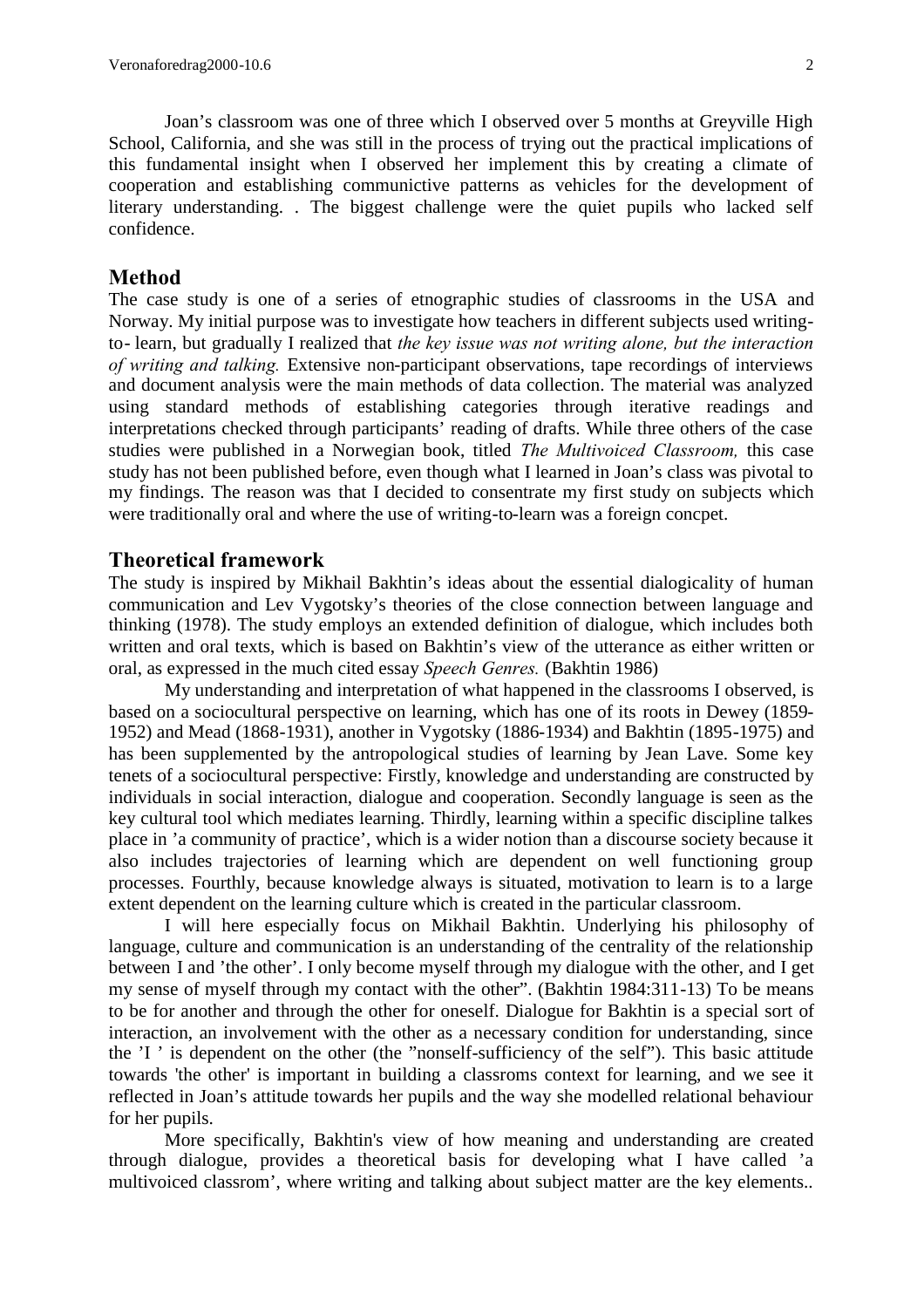In Bakhtin's view understanding and response are dialectically dependent on one another. (Bakhtin 1981:282) His metaphorical expressions for how meaning is created as "a bridge

between the speaker and the listener" or as an electric spark between two poles illustrate vividly the joint construction of meaning. (Bakhtin/Medvedev 1978:203-4) 'Multivoicedness' is just another aspect of dialogicality which emphasises the contribution of different perspectives when a topic is dealt with. Learning is never a question of receiving what is transmitted, but through a process of interchange *'appropriating the word'*, make it your own. As we shall see, this 'appropriation', making subject matter one's own through the exchange of perspectives, was a central aspect, if not the central aspect, of Joan's classroom. Multivoicedness does not, however, just mean the juxtaposition of voices; not just that students said what they meant. New meaning, new insight and understanding is, according to Bakhtin, dependent on the tension between different voices, viewpoints and perspectives. I will highlight three points of Joan's pedagogy which helped this process: 1) the individual summary writing before all class and groups discussions secured first of all that the students knew the text they were to discuss 2) writing of the personal reaction (commentary) ensured that each student had a voice, a perspective before the discussion. 3) Joan's active participation, not as a teacher but as a dialogue partner, who often challenged the students' views and thus created a tension between the voices 4) her use of role play where students took the part of the characters and students interviewed them.

The task of the teacher is therefore not just transmittor of knowledge, nor just facilitator of social interaction, but an active agent, a representative of the knowledge culture in the particular subject area and a dialogue partner for students. In all educational reform movements in our century the focus has been primarily on change from the role as a transmitter to that of organizer of the social learning environment of the learners. In his book *Pedagogical Psychology* Vygotsky talks specifically about the new role of the teacher which his theories of learning would entail.  $1$  "The teacher gets a new and important role; - to organize the social learning enviroment as the only educational factor." (Translated from Linquist 1999:235) He also points out that " the teacher, released from the demand to teach [lecture] needs to know considerably more than before. You need to know little to teach, but to lead the student to develop his own knowledge, the teacher needs to know much more." Ibid: 238) Joan had made this transition years ago, but she worked out the full implications of her new role only after the critical incident with Paula which I related in the introduction.

### **Context for change: the school, the teacher, the students**

Greyville high school was a school with high academic reputation. Many of the students came from 'the hills', a suburban area of high socioeconomic standard, and had well educated parents, in contrast to students from 'the flats'. Joan had been politically engaged in the Civil Rights movement and shared her sense of injustice in the school system. She was known as an excellent teacher and had even won the "Best Teacher of the Year"- award in her district. She had, together with a group of colleagues at Greyville, been instrumental in 'untracking' the school, which involved a major ideological and structural change. 'Tracking' means that students are divided into classes on the basis of their grades in each subject. For Advanced Placement classes this meant that students had previously been excluded from these classes if they did not have a record of top grades. One of the consequences was that very few black or Mexican students were admitted to AP classes. This changed when the admission policy included the possibility of reading several novels and writing two papers during summer vaccation. Ambitious students thus got a chance to become AP-students by working hard. One

<sup>1</sup> The quotations are from Vygotskij: *Pedagogisk psykologi*, translated by Gunnilla Lindquist in *Vygotskij och skolan.*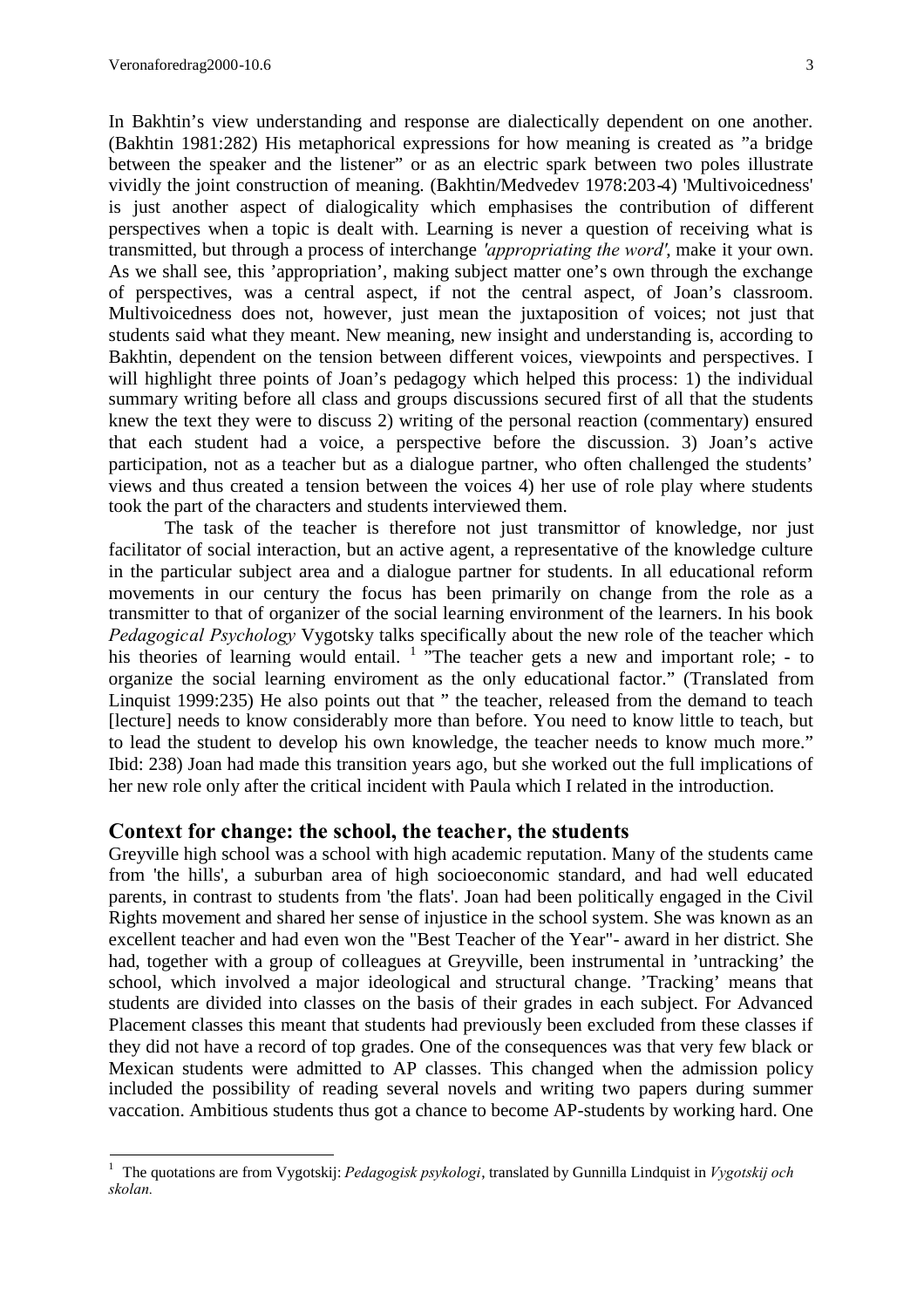such student was Paula, a Latino girl in Joan's English class the year before I did my field work at Greyville.

Joan, who was a very experinced and skilled teacher, did not foresee the extent of the consequences to her own way of teaching. She thought that the high demands of the Advanced Placement curriculum combined with her support as a teacher would help all the students to cope, but this was not the case. The commonplace label, "from transmittor to facilitator" did not catch the essence of her change as a teacher, as she had made that change years ago. She had to to redefine her role as a teacher. Her teaching style changed, as she put it herself, *"not from lecturing to pupil activity, but from free, unstructured student activity to structured activity",* where she as a teacher modelled, gave feedback and acted as a mentor to the writing and talking assignments she gave the students. In the following I will give som specific examples of the detailed and structured work Joan did in her 'extended teacher's role'.

#### **Writing-to-talk: Building patterns of writing-and-talking-to-learn**

Paula' problem as she expressed it herself, was, "I can't talk like them", and 'them' were the self confident fellow students who could engage effortlessly in an academic discussion. The teacher's problem was twofold, however; on the one hand to make the selfconfident students see that it was not enough to be good talkers and hold strong opinions; on the other hand Paula and her likes, who not only had to gain confidence, but also had to learn the ropes of a literary discussion. One challenge was student attitudes that texts could mean anything and that all interpretations were equally good.

I was concerned that the students felt that a piece of writing could mean anything thy wanted it to mean – "our interpretation is as good as anyone's." I needed to teach then how to read carefully and use this as the necessary first step in literary analysis. … But instead of giving them a task which they did individually, they did everything together in class, using the pattern: Reading, individual writing, talk in small groups to check out their understanding against one another, and then in full class. ...

I also modelled how to read and make meaning from a poem or novel, how to refer to specific passages of the poem to underpin the interpretation. (Interview 6)

The key to her pedagogy was developing a dialogic pattern for literary discussion at an advanced level, which provided the needed structure, provided individual preparation for each student and secured an informed discussion. After reading a literary text of any kind, the students were given a two phased writing assignment at home which resulted in two distictly different text types which they brought to class for the discussion, the summary and the personal commentary.

#### **Joan's dialogic pattern of integrated writing and talk :**

- 1. Individual reading of literary text
- 2. Individual writing of 1-2 page summary at home
- 3. Individual writing of a personal reaction/commentary at home or in class
- 4. Small group work where everyone read their texts and discussed interpretations
- 5. Class discussion led by prepared student
- 6. If the class discussion did not function, some students role played the characters
- 7. Students asked questions to the 'characters', based on their commentary and on divergent opinions in the small groups
- 8. Individual writing or class discussion to consolidate their insight and understanding

The teacher thus initiated strict rules for interaction in class and group discussions as well as for behaviour in response groups and for giving feedback on written texts, which we will look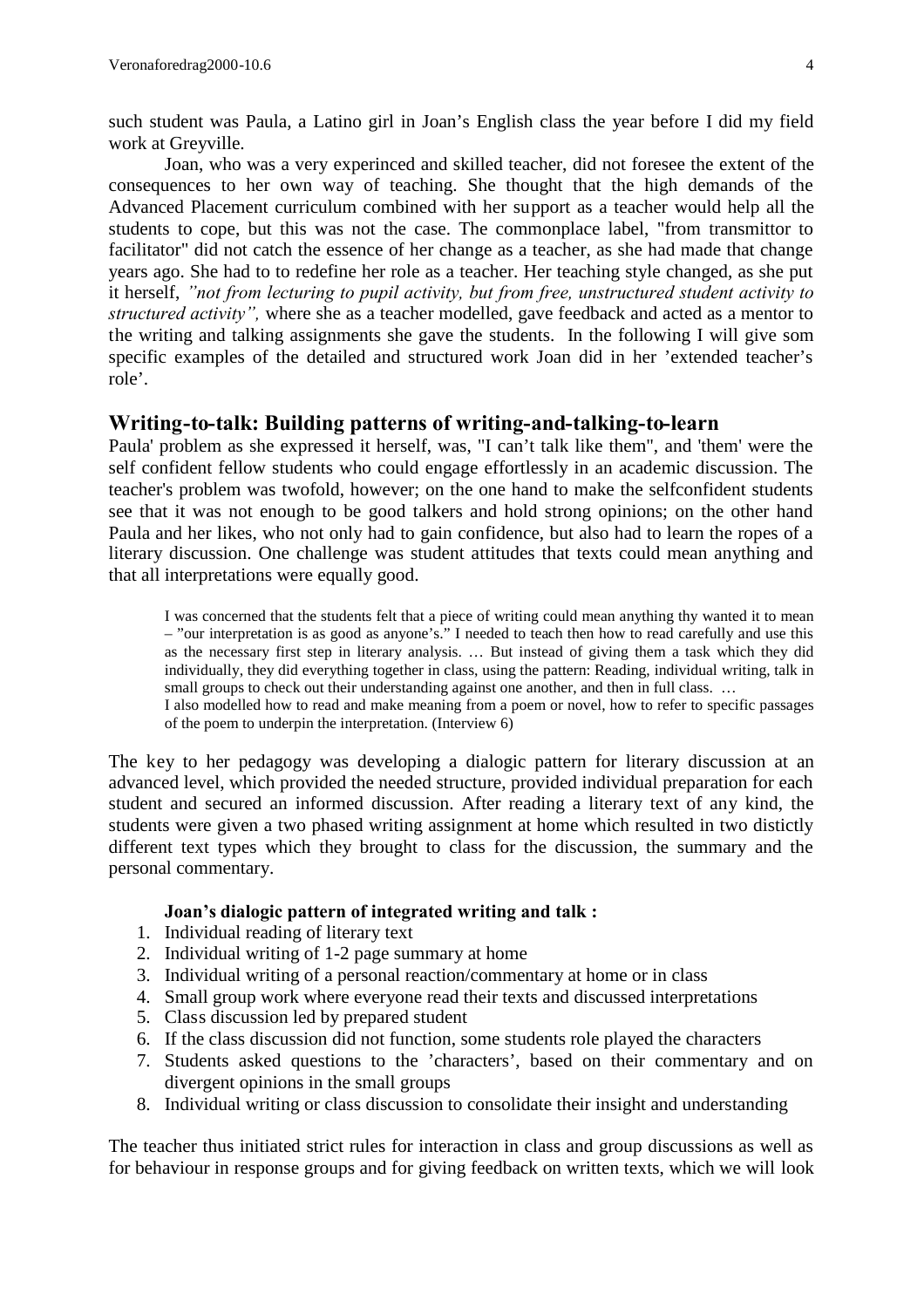at later. Joan thought such rules were absolutely necessary for student learning, no matter what level they were on. Earlier she had been satisfied as long as students were actively engaged in talk, but she realised that *"many of the freeflowing discussions neither helped the good students to get beyond their intuitive understanding of the novel or poem, nor the poor students who needed more structure in order to understand what was going on and how to participate*". (Interview 7) Introducing the patterns and the role play, was not the problem, however, according to Joan: "*These were the easy changes. The difficult ones were to develop a culture of cooperation and responsilbility."* (Ibid) Developing this learning culture was at the centre of Joan's attention throughout the months I observed her class.

One of the novels the class worked with during my observation period was Amy Tan's book: *The Joyluck Club*. The students had written a summary and a personal respons to the book at home. The structure of the class was as follows

- 1. Review the contents of every chapter in small groups by sharing summaries
- 2. Writing assignment: "Freewrite 5 min about "What was Amy Tan's purpose with the book?"
- 3. Class discussion (Fieldnotes 36)

The summary writing was of great importance because it made the students work on the contents of the novel. Often in the past students just relied on a superficial knowledge of the text. Joan also focused on how to write a good summary by modelling, reading good student examples and discussing criteria for this text type. She did the same with the commentary, as initially students thought that they were free to express whatever fell into their head. Again Joan modelled how to use specific references and passages in the tex to discover meaning, to defend interpretation and to provoke exciting questions. But it turned out that it was also important to the students to have the prediscussion day summary and reaction papers in front of them. Once when she wanted to see how the discussion would go if they did not have their written ideas in front of them,the discussion faltered. They needed their written reflections to "remember what we knew" as one of the students commented.

One of the general findings of my study was that such short writing assignments before oral disussions were very effective in broadening student participation and enhancing the quality of the discussion. This particular freewriting assignment was more focused than the commentary, and prepared for the class discussion. It was what Nystrand calls 'an authentic question', where there is no correct answer; every student must argue for his answer. This kind of question elicits students' own ideas and thoughts, and my study showed that authentic questions, is a very important element in the multivoiced classroom, both as written assignment and in oral discussions. The following excerpt illustrates three important Bakhtinian points: 1) how each student presents a different voice or a different perspective on the novel 2) how the tension between the voices affords an opportunity for new insight 3) how the teacher has chosen to be an active agent and dialogue partner and with her perspectice challenges the students to think once more about their own opinions.

Robert: I think Amy Tan wrote the book to show the contrast in mother-daughter relationships.

Angel: I thought it was about how the mothers had expectations of their daughter, and it also has to do with moving, how expectations kind of change.

Joan: Why did she write this?

Kae: I agree with what Angel said, that all mothers kind of had a similar story, in China and then, like the relationship with their daughters and what they expected of them. … She wrote it because she wanted to show what eh the relationship was like between Chinese-American women.

Sam: When I was reading it I thought that except for the names, I forgot that the people were Chinese ... I think that anyone could relate.

Carl: Well child dislike mom and in the end girl realises that mom and the culture is just wonderful and she should accept it, - it's like a fairytale – I got that hint of all's happy in the end sort of thing.

Joan: I really do disagree with you. I don't think they all end happily. […]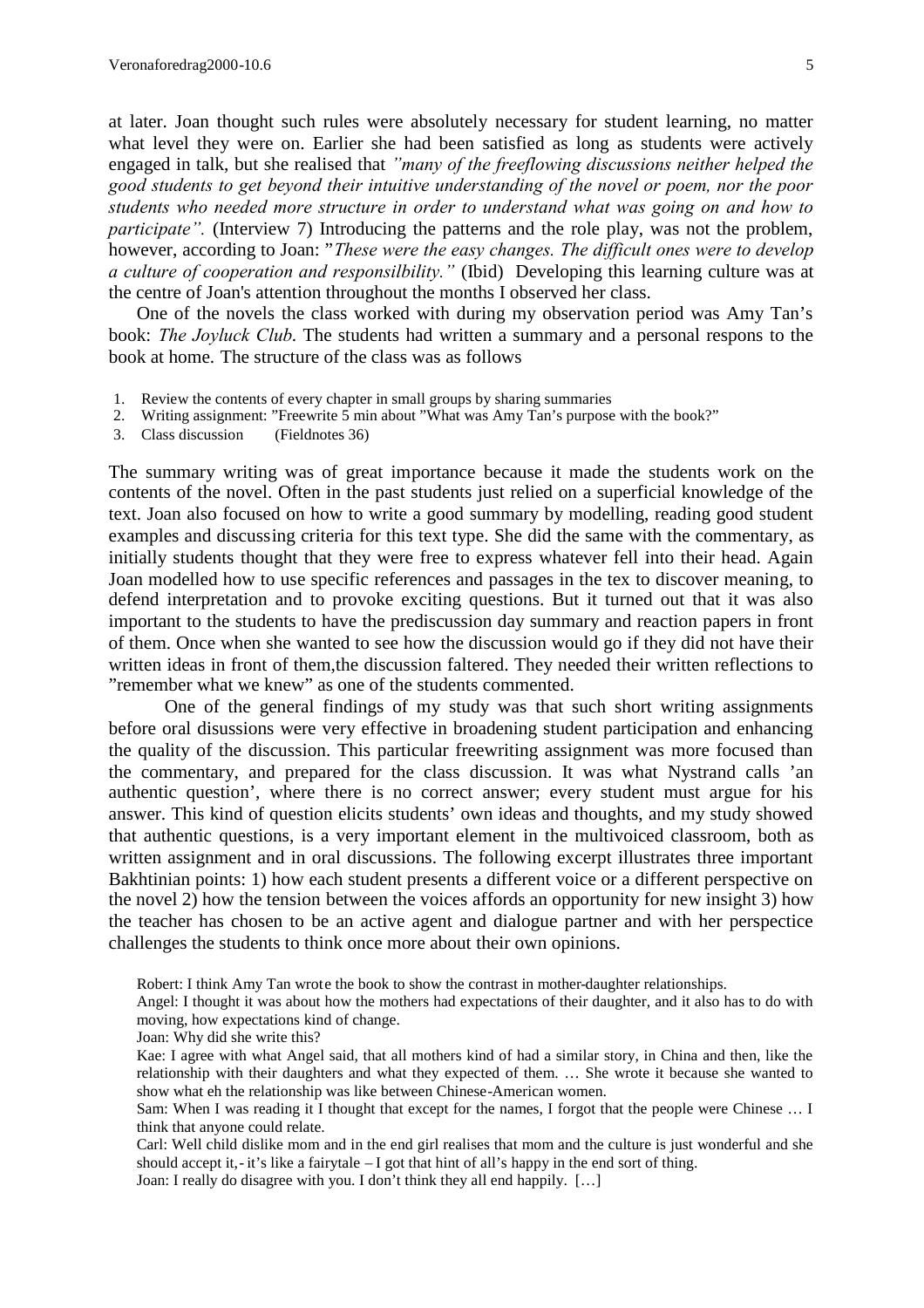Marlo: No?

Joan: I think that the daughters got what the mothers were about. But there is some real sadness for me about some of the stuff. [… ] I think what the book is about is the pain of having a relationship as an adult with your mom. And all the stuff you carry over from your childhood.

Ryan: I thought it was about a little more than that,- that the culture was also an issue. […] The cultural transition, and the resistance upon the mother's parts and the eagerness of the daughters. The stories end up saying that there are some valuable things that should be remembered from our own culture, rather than jus, "ma was right".

We meet students who are confident talkers and know how to express themselves. Joan starts with an authentic question: "Why did she write the book", relating back to their freewrite. And the students eagerly offer their opinions. It is worth noting that Joan takes part as an equal discussion partner: "I really disagree with you." She is not afraid of giving her own opinion as she knows her students will not take hers as the authoritative voice.

Joan's role in the multivoiced classrom offered a stark contrast to another teacher I observed, Ann, whose context was completely different. Ann taught at an inner city school where students' lacked academic self confidence Ann's concern was to bring the students' voices to the fore and make them interact. Joan's concern in the context of very bright students was to challenge them to think deeper and to underpin their own opinions in the literary text itself. Joan also took care to *model* how she wanted the students to perform in a literary discussion. Being a good model in verbal interactions, was an ongoing concern to her, as this interview excerpt shows:

First I demonstrated, I showed instead of tell. In discussions I was careful to listen, show respect when I answered and be careful not to take control over the discussion. Then I let the students take over, while I kept in the background. When they met a problem, I did not solve it for them. I joined a small group with them to help them solve the disagreements. This way of working takes more time, and therefore I had to cut down on other activities. But I found time spent on talk made the students experience learning and they felt good with the own contribution to the learning of the others. (Interview 6)

#### **Talking-to-write: oral preparations for writing assignments**

In the next example the point is to illustrate how Joan spent time to develop the tools the students needed. Joan gave them a writing assignment in connection with the Amy Tan novel which tied on to their personal life. She wanted them to interview an older woman in their family. She used two whole periods to make them understand what were good interview questions and what was not, how interviews functioned and to master some of the skills they needed to do a good job as interviewers.

#### **Writing assignment and preparations for the task:**

1. "I want you to write in the mode of Amy Tan. I want you to write a story, a woman, older woman in your famuly. … I want you to interview her with the idea that you are going to discover something about her and tell a story about her. I might suggest that you tape it because then you can get all kinds of really specific detail.'

2. "Write down 3 questions you'd like to ask that woman. Share the questions."

#### **From the sharing and the discussion of questions in class:**

Brian: What is your biggest regret?

Joan: Like going to school, not marrying X?

Chad: What occupation did you wish that you had?

Joan: That is a one line answer … You've got to ask why. You don't want to ask them closed questions, but some which will lead them to tell you a story.

Surya: It's to my mam, and I want to know why she feels that I need to be protected….

Joan: We've got this full list of questions. I do not want you to go through your fifteen questions. I want you to choose three questions that you think will get the most interesting answers. … Do the interviews, get the story down and I suggest that you take some notes down along with the tape if you want to. And bring the story to class on Monday. (Fieldnotes 37) bring the story to class on Monday.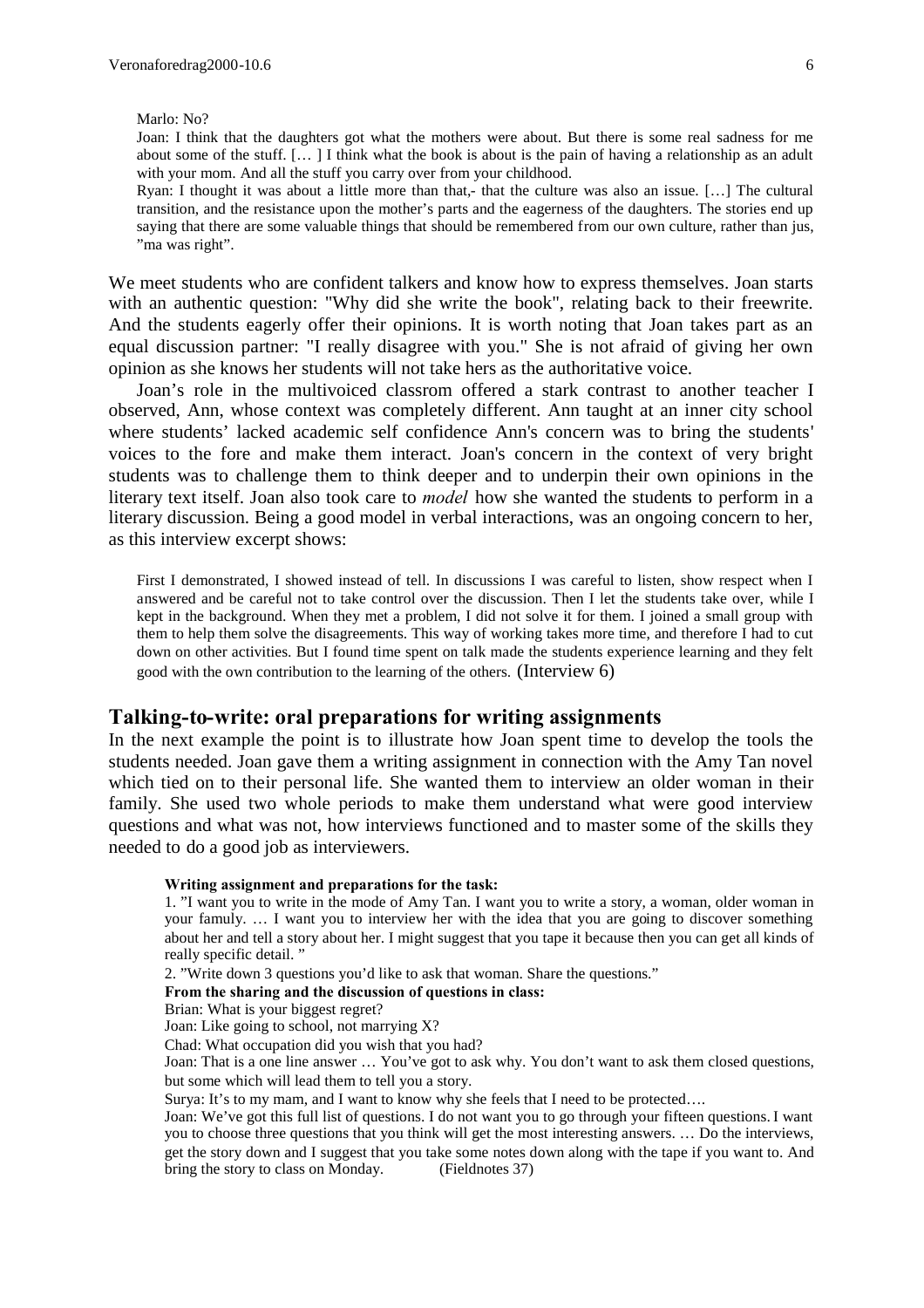This is a very straightforward example of how the teacher tried to give her students the tools to succeed with the assignment she had given them; a situation which should be commonplace, but which is more rare than we like to think. It is worth noting that she does this through dialogue and cooperation. The class functions as a community of practice where the pupils gradually build up expertise together. (Lave & Wenger 1991) There is no way Joan could have given her students the insights and understanding of the tools or of the text; it grows out of the dialogic interaction and the juxtaposition of the student voices, as Bakhtin would have said.

Building a trusting community of writers through response groups and portfolios I will briefly mentioned two other important patterns which were built in similar manners in this class, where the teacher was an active agent in establishing useful communicative patterns and then withdrew in order to make the students learn how to use the tools for learning. Developing student response groups to deal constructively with peer drafts, had been part of Joans repertoir for several years, and the elite students had experience from this way of working. The less priviledged students usually had no such experience, and Joan's task was to ensure the groups would work for both categories. She balanced each group with equal numbers of secure writers and insecure writers, modelled group behaviour, gave strict rules and asked for written feedback from the groups for each session about what worked, what did not and how things could be improved. Gradually the students themselves took over responsibility for making the groups function effectively for everybody. *"They changed the format I had suggested for group work when they felt it did not work or when they came up with a better format."* (Interview 7) *"Rather than the usual response group where the criticism comes after each individual – one at at time – we jumped in freely – the three of us providing a concentrated focus of opinions, hitting each paper from every angel. " (Pete) "This time we read each other's papers and then the leader selected a person to be the first 'respondee'. … We also picked someone to lead the evaluation. This method worked." (Dean)* Sometimes the students read each others' papers silently and responded in writing, sometimes they asked to read each others' work at home and bring in their comments for the next day's group sessions. (Cone:22)

The point I want to illustrate here is how communication patterns like this develops from very rigid to flexible tools. First the teacher models as well as gives instructions. She is very directive and asks the groups to stick to the rules in order to make everyone familiar with the pattern and feel confident about how to use the tool. Once the group has 'appropriated' the tool, made it their own, they can make changes depending on the contexts. This flexibility makes the tool even more useful for the particular purposes. This was a general finding in all the classrooms I observed, but it took much longer to reach this situation in some groups than in others.<sup>2</sup>

It would take too much space to describe how Joan developed her students' self assessment through the use of portfolios, but the principles were the same. One important finding, which has been corroborated by a later study I have made of Norwegian teachers using portfolio assessment of writing, is the building of up of an interpretative community of practice through the systematic discussion of texts, which forms the very basis on which each student is able to assess his or her own work in a portfolio.

<sup>&</sup>lt;sup>2</sup> The Norwegian writing researcher Torlaug Løkensgard Hoel, who has studied the interaction patterns of response groups in upper secondary schools, shows the same development in what she calls the 'classic communication rules for response groups'. Hoel 1995, 2000.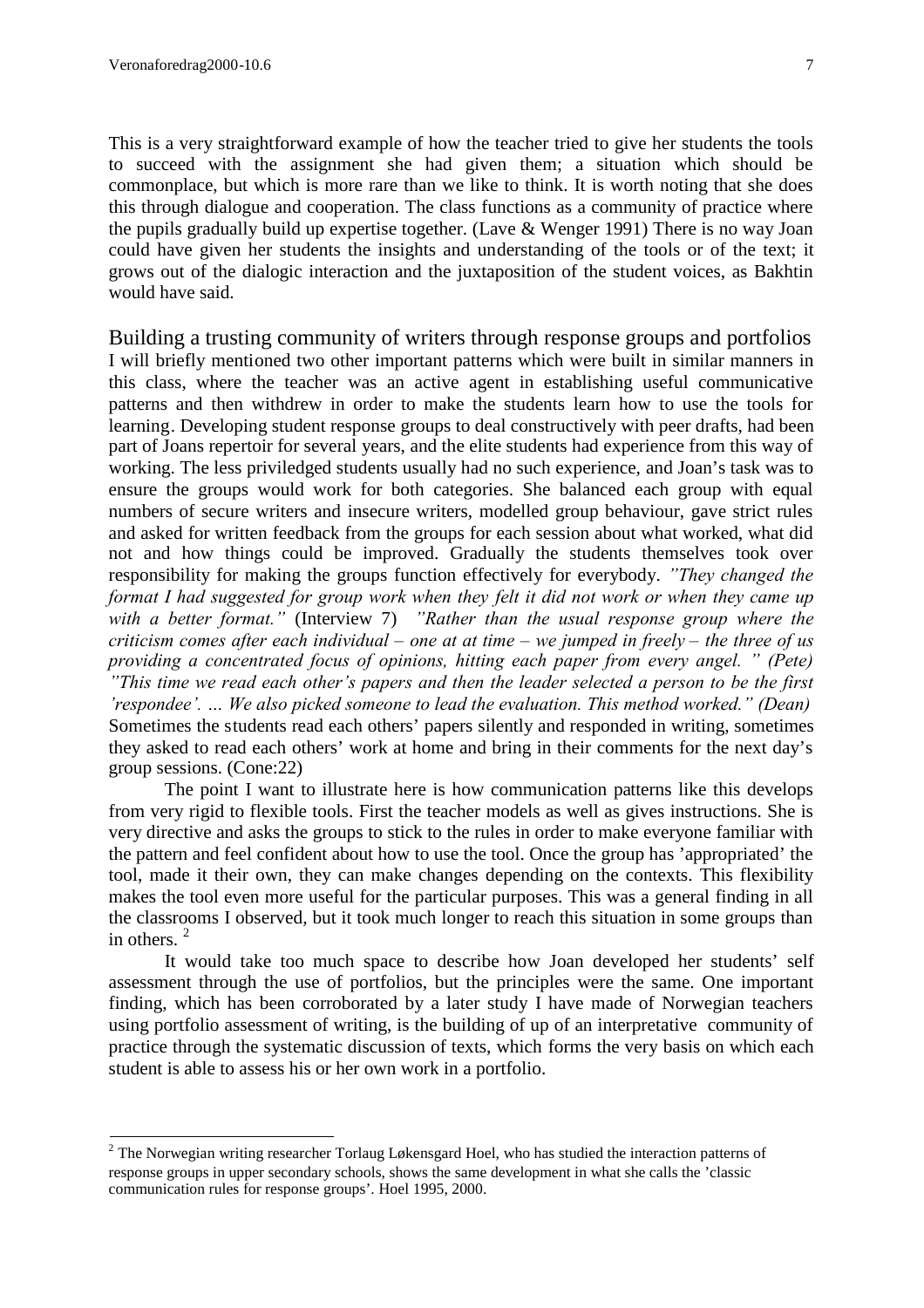### **Concluding discussion: Writing and talking to learn and the teacher's role**

In this paper I have showed how a literature teacher made writing an integral part of a continuous learning dialogue in her classroom. I have focused on the teacher's role because it is crucial to the students' learning process. Giving up the transmittor role means taking on a complicated balancing act between being on the one hand being directive in creating structures and patterns for how students work, and on the other hand trusting them with the freedom to develop the learning tools in their own way.

A major question for Joan what kind of an expert role she was to play; how to use her expertise without taking the explorative initiative from the students. She had consistently a double focus: on writing and talking, on content and pedagogy, on the individual student and on the social collective. In this paper I have highlighed how students learn a subject through participating in a community of practice. (Lave and Wenger 1991) Joan was particularly explicit about her own role as expert ('master') as well as about relying on good students. Both in full class discussions and when she participated in small groups she modelled how to talk about literature or about students' texts, and when groups functioned on their own, some students would act as 'more capable peers', helping students develop in their zone of proximal development. (Vygotsky 1978) At the same time the teacher was an indispensable representative of the disciplinary culture, not just as the facilitator of learning processes. Joan had the complexity of the teacher's role in mind when she commented on her

own change in understanding of her responsibility in the multivoiced classroom. She uses writing neither as a learning strategy nor a vehicle for content alone, but both are closely intervoven in the dialogic encounters

Teachers will here find a model for how to use writing and talking to learn in order to create a linguistically rich social learning environment which fosters literacy skills as well as subject matter knowledge. The study highlights the particular learning potential of the interaction of writing and talking.

By way of summary, my conclusion is firstly that the way the teacher uses writing-tolearn is just as important as the writing itself, secondly that the interaction of writing and talking enhances learning and thirdly that establishing communicative patterns based on a dialogic interaction of writing and talking is an effective way of creating communities of practice in the classroom which enhances the learning potential for all students. . Basically it has to do with access for students who are strangers to the culture of the particular subject as it is dealt with in school: *"Creating opportunities is not enough" - the teacher needs to plan how students can learn to use the tools they need to succeed".*

### **Literature :**

Bakhtin, M. M. /Medvedev, P. N. (1978) *Formal method of literary scholarship.* Baltimore, ML.: John Hopkins University Press.

Bakhtin, M.M. (1981) *The dialogic imagination*. *Four Essays.* Edited by M. Holquist, translated by C. Emerson and M. Holquist. Austin, TX: University of Texas Press.

Bakhtin, M.M. (1981) "Discourse in the novel", in *The dialogic imagination*, p.259-422.

Bjørgen, I. (1992)"Det amputerte og det fullstendige læringsbegrep." *Norsk Pedagogisk Tidsskrift.* 1/92.

Dysthe, O. (1993) *Writing and talking to learn. An interpretive study of three classrooms in the USA and Norway.* Report 1/93 APPU, University of Tromsø, Norway.

Dysthe, O. (1996) "The multivoiced classroom . Interactions of writing and classroom discourse". *Written Communication*, Vol. 13. No.3, 385-425.